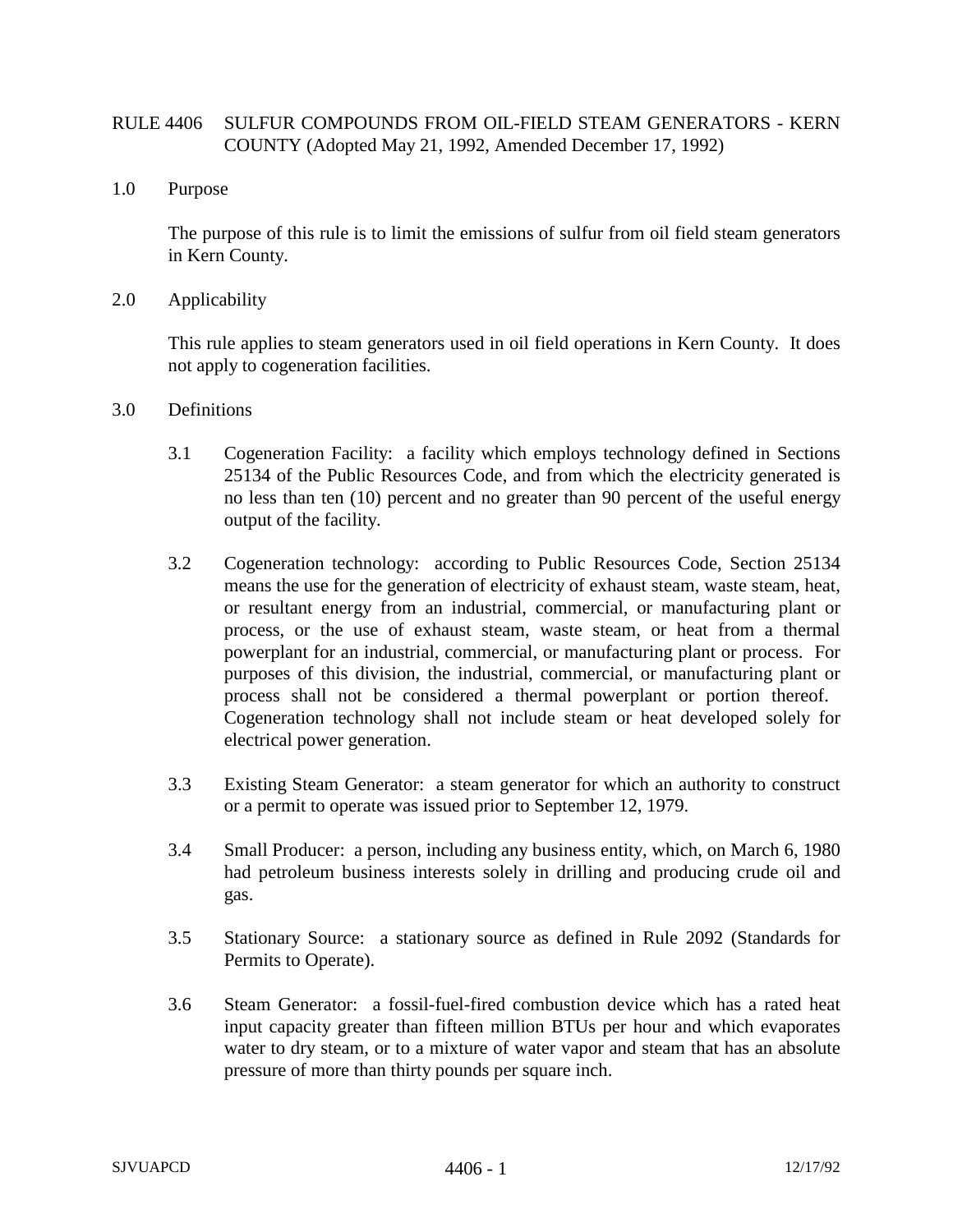## 4.0 Emission Standards

The owner or operator of an existing steam generator shall limit the emissions of sulfur compounds from such steam generator in accordance with the following schedule:

- 4.1 After July 1, 1982, except as provided in Section 8.0, such emissions shall not exceed 0.25 pound of sulfur per million BTU of heat input.
- 4.2 After July 1, 1984, except as provided in Section 8.0, such emissions shall not exceed 0.11 pound of sulfur per million BTU of heat input.
- 5.0 Increments of Progress

The owner or operator of an existing steam generator subject to this rule, except as provided in Section 8.0 shall comply with each of the following increments of progress:

- 5.1 By December 15, 1980, submit to the APCO a plan, hereinafter referred to as the "compliance plan", for achieving compliance with this rule. The compliance plan shall identify each steam generator subject to this rule and shall indicate the specific control technique(s) and resulting emission rate for each such steam generator. By the same date, submit to the APCO completed application(s) for Authority(ies) to Construct and Permit(s) to Operate for the control equipment needed to comply with Section 8.0 identified in the compliance plan.
- 5.2 By July 1, 1981, submit to the APCO copies of purchase orders for all control equipment and low sulfur fuels identified in the compliance plan for Section 5.1.
- 5.3 By June 1, 1982, complete construction of equipment identified in the compliance plan for Section 5.1.
- 5.4 By July 1, 1982, be in full compliance with Section 5.1.
- 5.5 By September 30, 1983, submit to the APCO completed application(s) for Authority(ies) to Construct and Permit(s) to Operate for the control equipment needed to comply with Section 5.2 identified in the compliance plan.
- 5.6 By September 30, 1983, submit to the APCO copies of purchase orders for all control equipment and low sulfur fuels identified in the compliance plan for Section 5.2.
- 5.7 By June 1, 1984, complete construction of equipment identified in the compliance plan for Section 5.1.
- 5.8 By July 1, 1984, be in full compliance with Section 5.1.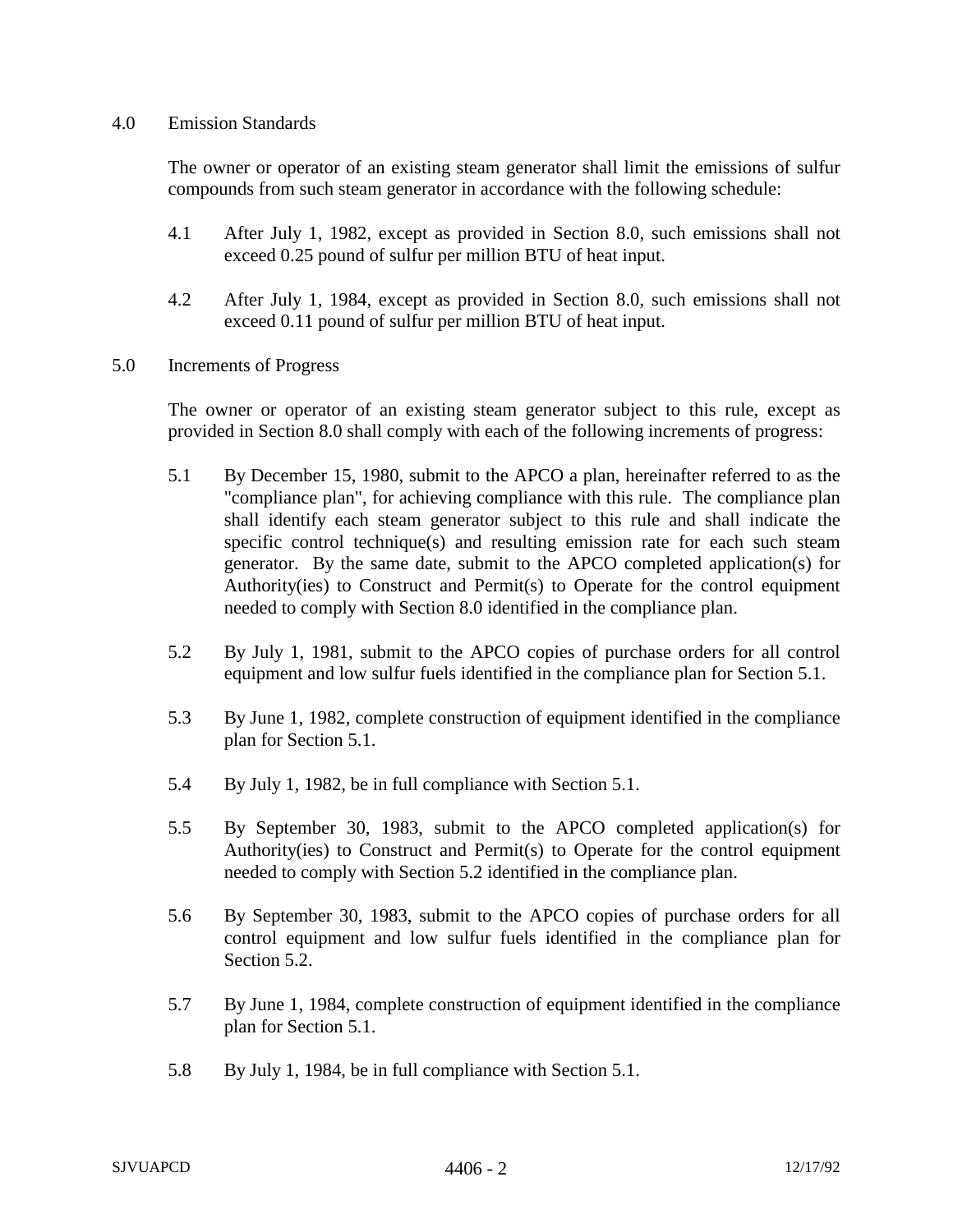5.9 Commencing July 1, 1981 and every twelve months thereafter through July 1, 1984, submit to the APCO a written report describing the owner's and operator's progress in implementing the compliance plan.

## 6.0 Averaging

The owner or operator of two (2) or more existing steam generators subject to this rule may satisfy the requirements of Section 4.0 by demonstrating that the total emissions of sulfur compounds from all of its existing steam generators which are located within the same stationary source do not exceed the total emissions of sulfur compounds from its existing steam generators which would result if each of its existing steam generators within the same stationary source which are subject to this rule were operating in compliance with this rule. Emission reductions required on permits issued prior to September 12, 1979 shall be used for averaging purposes under this rule. Such reductions need not be made in addition to reductions required by this rule; however, only those reductions in excess of reductions required to comply with this rule may be carried forward for use as future offsets under Rule 2201 (New and Modified Stationary Source Review Rule). .

- 7.0 Cogeneration Exemptions
	- 7.1 This rule shall not apply to any existing steam generator for which a valid permit to operate exists and which the owner or operator designates shall be withdrawn from service and replaced by a cogeneration facility or modified to be a cogeneration facility. Such designation shall be submitted, in writing, to the APCO by January 1, 1981. The owner or operator shall, by the same date, submit to the APCO a completed application for an authority to construct the cogeneration facility and modify the compliance plan required in Section 5.1 to reflect such designation. No exemption shall be effective until it is issued in writing by the APCO.
	- 7.2 An owner or operator who makes a designation pursuant to this section shall comply with the following increments of progress:
		- 7.2.1 By July 1, 1981, submit to the APCO copies of all binding written agreements necessary for the construction and operation of the cogeneration facility.
		- 7.2.2 By July 1, 1981, file a Notice of Intent or Application for Certification with the California Energy Commission for the construction of the cogeneration facility, to the extent such Notice or Application is required pursuant to state law.
		- 7.2.3 If such Notice or Application is required, commence construction of the cogeneration facility not later than one (1) year after certification by the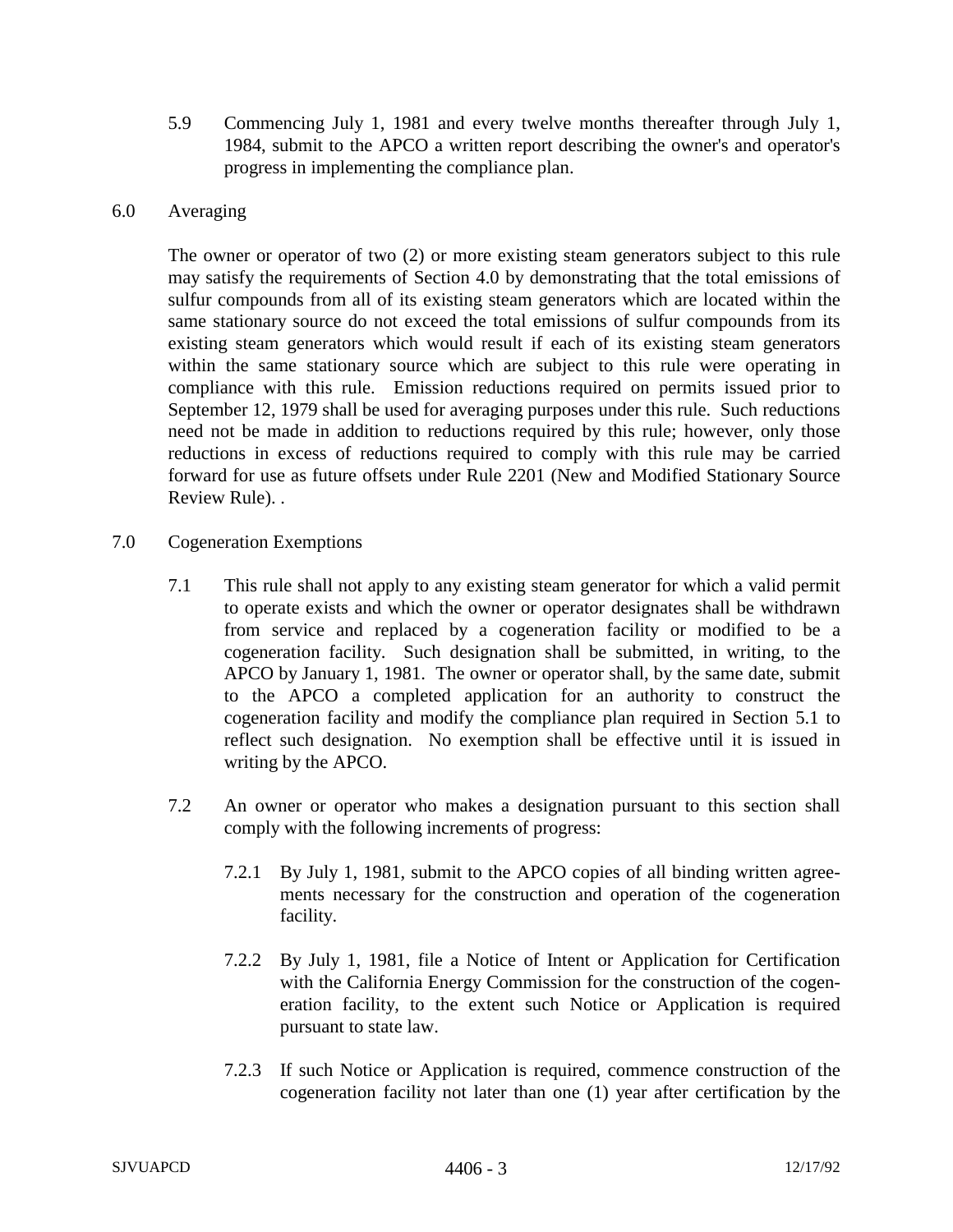Commission, and complete construction of the cogeneration facility not later than five (5) years after certification by the Commission.

- 7.2.4 If such Notice and Application are not required, commence construction of the cogeneration facility not later than July 1, 1982, and complete construction of the cogeneration facility not later than July 1, 1985.
- 7.3 The failure of an owner or operator who makes a designation pursuant to this section to comply with any increment of progress required by this section where such failure is the direct result of a court order or a prohibition or mandate of the federal or state government, shall thereupon terminate all exemptions issued in response to such designation.
- 7.4 If an owner or operator who makes a designation pursuant to this section fails to comply with an increment of progress required by this section as a direct result of a court order or a prohibition or mandate of the federal or state government, the owner or operator shall, within thirty days of such failure, apply to the district hearing board for a schedule for compliance with Section 5.0. The hearing board shall require a schedule which provides for compliance as expeditiously as practicable.
- 7.5 Nothing in this section shall exempt a cogeneration facility from any other rule or regulation of the district, including but not limited to new source review.
- 8.0 Small Producer Exemption
	- 8.1 Sections 4.0 and 5.0 of this rule shall not apply to small producers. This small producer exemption shall only apply to existing steam generators with a heat input rating of less than 35 million BTU per hour owned or operated by a small producer, up to a total heat input of 165 million BTU per hour for any one (1) small producer.
	- 8.2 For that portion of the total heat input capacity of existing steam generators which is not exempted pursuant to Section 8.0 a small producer shall comply with the following:
		- 8.2.1 By July 1, 1981, submit to the APCO a plan for achieving compliance with this rule. The compliance plan shall identify each steam generator subject to this rule and shall indicate the specific control technique(s) and resulting emission rate for each steam generator.
		- 8.2.2 By April 1, 1982, submit to the APCO completed application(s) for Authority(ies) to Construct for the control equipment identified in the compliance plan.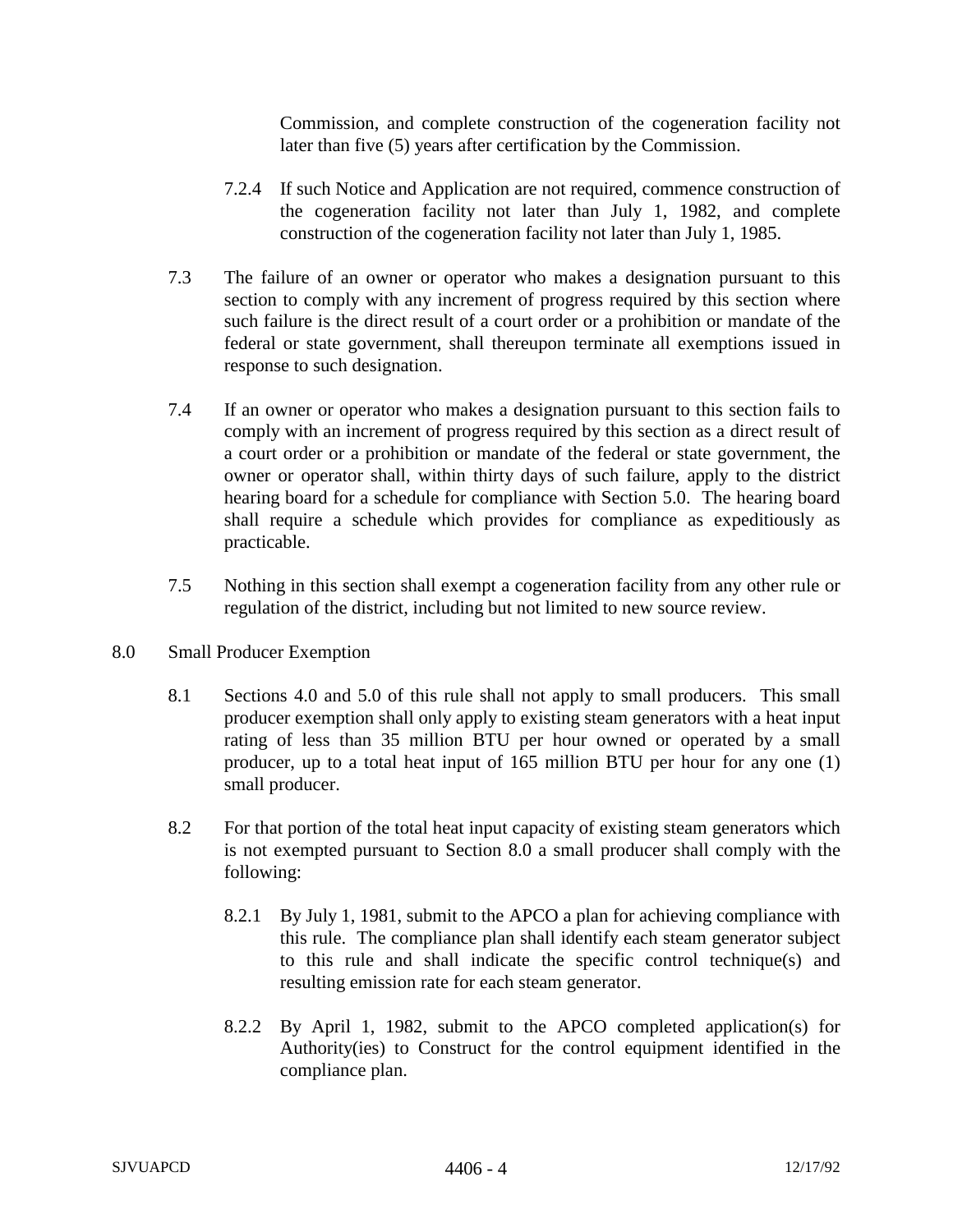- 8.2.3 By September 30, 1983, submit to the APCO copies of purchase orders for all control equipment and low sulfur fuels identified in the compliance plan.
- 8.2.4 By July 1, 1984, limit emissions of sulfur compounds to not more than 0.11 pounds of sulfur per million BTU of heat input.